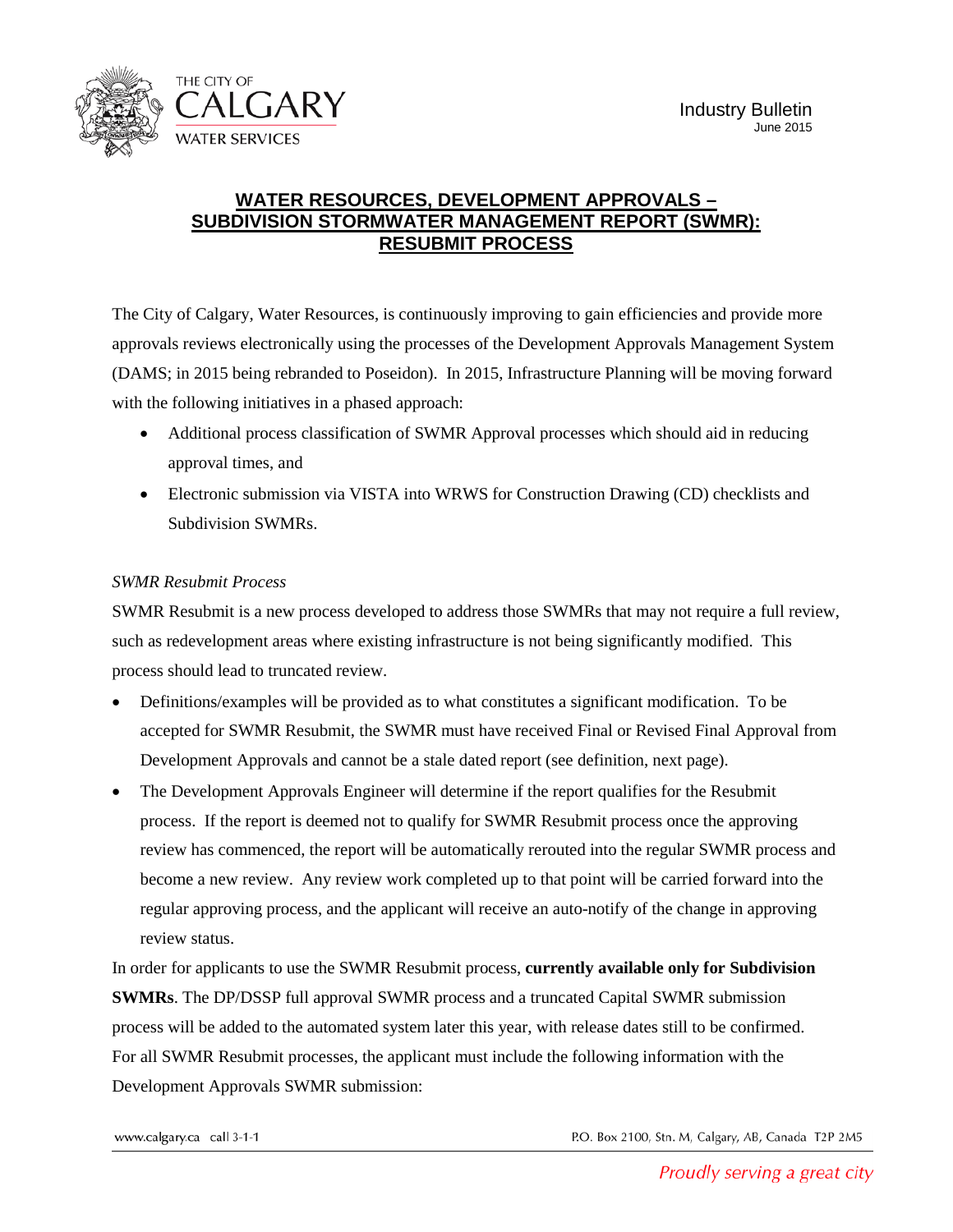- The full name and date of the original SWMR that received the No Objections Letter (inclusive of Subdivision, Phase, date, etc.) and ensure it is either a Final or Revised Final SWMR report. Subdivision SWMRs are available via CITYOnline.
- The name of the developer and consulting firm of the originating report that received the approval.
- The same information as required for new Subdivision SWMR submissions into Development Approvals.

## *Classifications of SWMR Approvals Processes*

Infrastructure Planning is working diligently to develop automation for the approval review with SWMRs and improve customer service. In order to do so, SWMRs classifications have been developed to aid in the development of electronic processes and to provide clarification to our customers.

- **Stale Dated SWMRs**  Released in a Bulletin in 2014, Development Approvals has been stale dating SWMRs. A SWMR is stale dated if there is no activity on that SWMR within a two-year, 24 month period of time. At the end of 24 months, the report will be closed by Development Approvals, will not be re-opened, and be treated as a transitory document. The applicant will be required to submit the report again as a new submission. Stale dating applies to unapproved SWMRs, only.
- **ACD Status Type**  Released in a Bulletin in 2014, the ACD status type was developed last year to assist with the Construction Drawing (CD) approval.
	- o Submission of CD and SWMR can be done concurrently. Development Approvals will review the CD for underground approvals.
	- o The CD will also be reviewed for surface approvals only if there is an approved Stormwater Management Report (SWMR). The SWMR is deemed to be approved if a No Objection Letter has been issued for the report. This practice ensures that the CD submitted for surface approvals is consistent with the stormwater management solution detailed in the approved SWMR.
	- o The requirement for an approved SWMR prior to the review of surface approvals may be waived by Development Approvals if the current SWMR submission only contains minor outstanding issues, and is then designated with the ACD status. This relaxation reduces the approvals process timeline.

P.O. Box 2100, Stn. M, Calgary, AB, Canada T2P 2M5